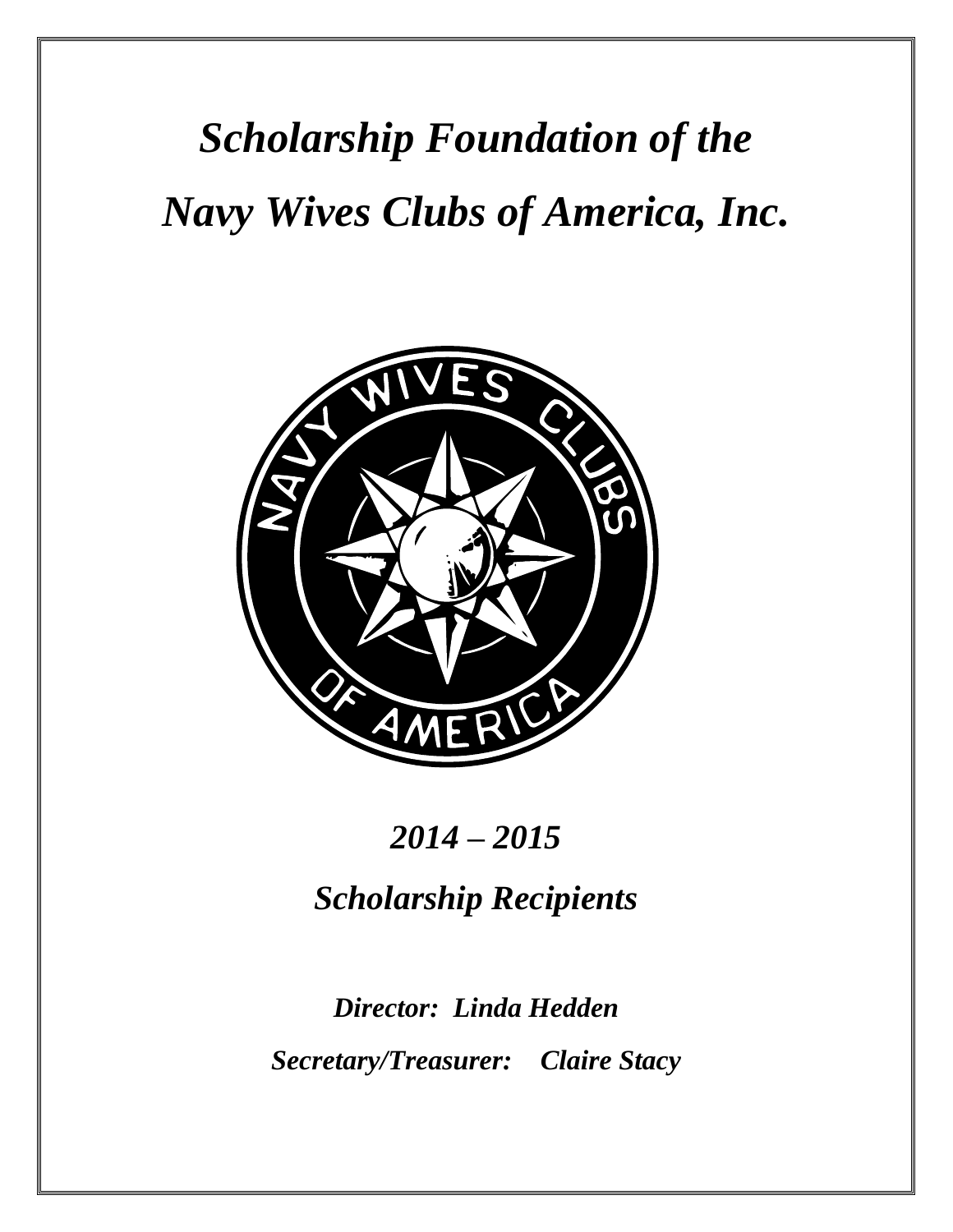#### *NWCA MEMBER'S CHILD SCHOLARSHIPS*

**Bethany Sheridan - Second Year** (Mother, Amy Sheridan, Member-at-Large) Seabeck, Washington, Northwest Region - I attend Johnson & Wales University in North Miami, FL. My undergraduate educational goal is a double major in Fashion Merchandising and Business and Marketing. "Do what you love and you will never work a day in your life". I love fashion - the designs, the mixing and matching, creating new from something old. I enjoy leading a team, listening to new ideas, and creating a plan to accomplish a goal. My skill set will fit great with the fashion career I have chosen.

**Taylor Martchek - Third Year** (Mother, Tonya Martchek, Memphis #19) Munford, Tennessee, Central Region - I am a Health and Human Performance major with a concentration in Dietetics at the University of Memphis. I was born and raised in Munford, Tennessee. I am involved in my sorority, Phi Mu. I am also active in the Student Government Association as a Cabinet member. I am a Tennessee HOPE Lottery Scholarship Recipient.





**Evadne Ramdass - Fourth Year** (Mother, Janet Ramdass, Mayport #201) Jacksonville, Florida, Eastern Region - I am an Early Childhood Education Major attending Florida State College of Jacksonville. I work part-time as a hostess in a little local restaurant at the Beach. My hobbies include running on the beach, reading, shopping and modeling.

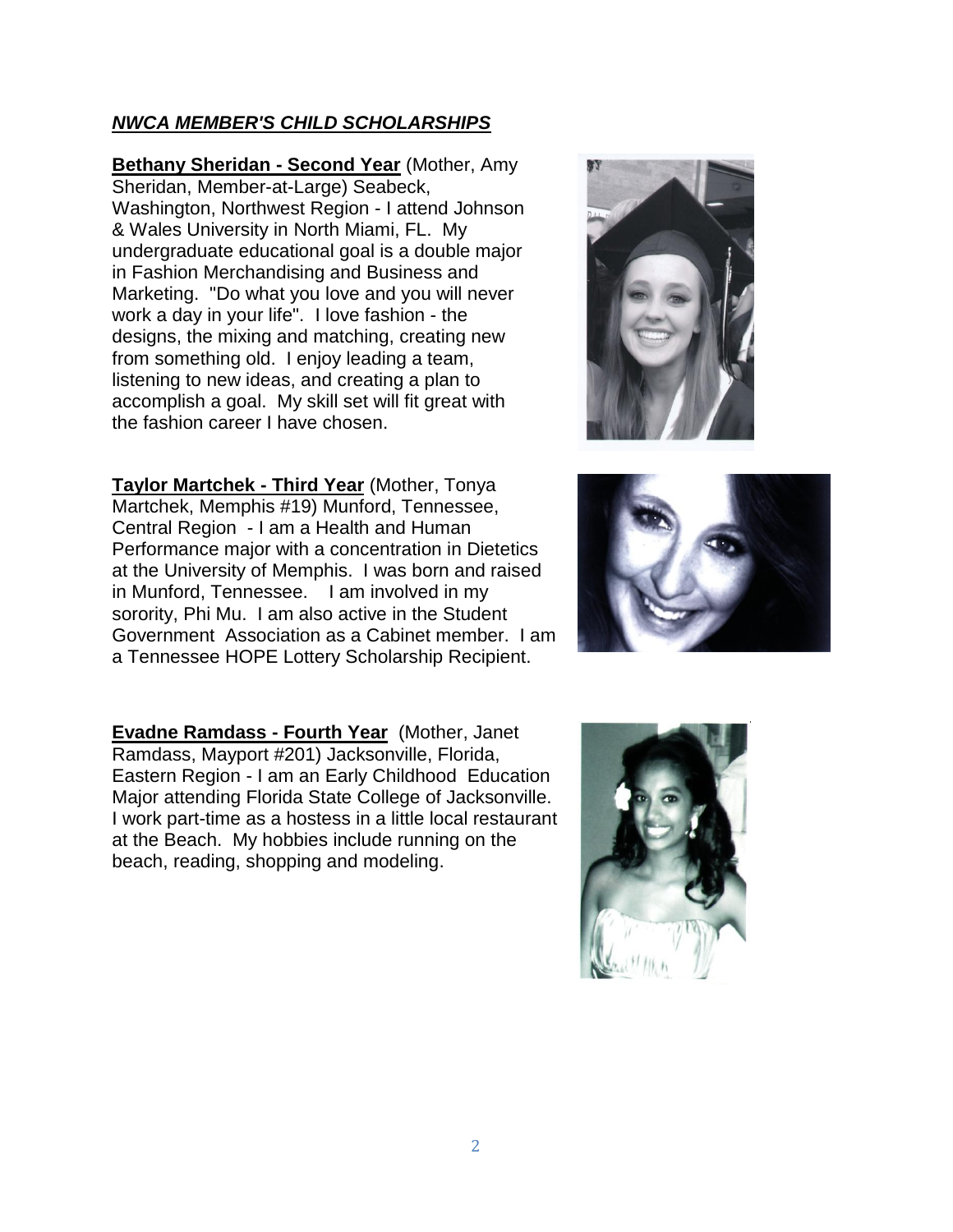#### *FIRST YEAR SCHOLARSHIPS:*

**Natalie Walters - First Year** Poulsbo, Washington, Northwest Region - I was born in Washington State. My hobbies include photography, drawing and videogames. I am pursuing with a friend her first web comic this upcoming year. I will be attending Montana State University in Bozeman, Montana.

**Hayley Joel - First Year** California, Maryland, Eastern Region - I was born and raised in San Diego, California. Due to the Navy, I moved throughout my life. After living and experiencing many different places, I decided to go to college in Southern California. I will attend Biola University and major in Biological Sciences with a concentration in pre-health professions. I hope to become a Doctor of Veterinary Medicine.

**Jessica Brown - First Year** California, Maryland, Eastern Region - She will be attending Loyola University Maryland in Baltimore, Maryland

**Ebony Luhers - First Year** Meridian, Mississippi, Central Region - Will be attending Tulane University in New Orleans, Louisiana.

#### *SECOND YEAR SCHOLARSHIPS:*

**Jonathan DeFreeuw - Second Year** Suffolk, Virginia, Eastern Region - I study Computer Engineering at Virginia Tech with a strong interest in the impact computers have on the world. I am cocaptain of the VT Quidditch Club, mentor the Galileo Engineering Community. After graduation I am hoping to continue into graduate school and gain employment in the field of Networking and Systems Administration.







No Picture or Bio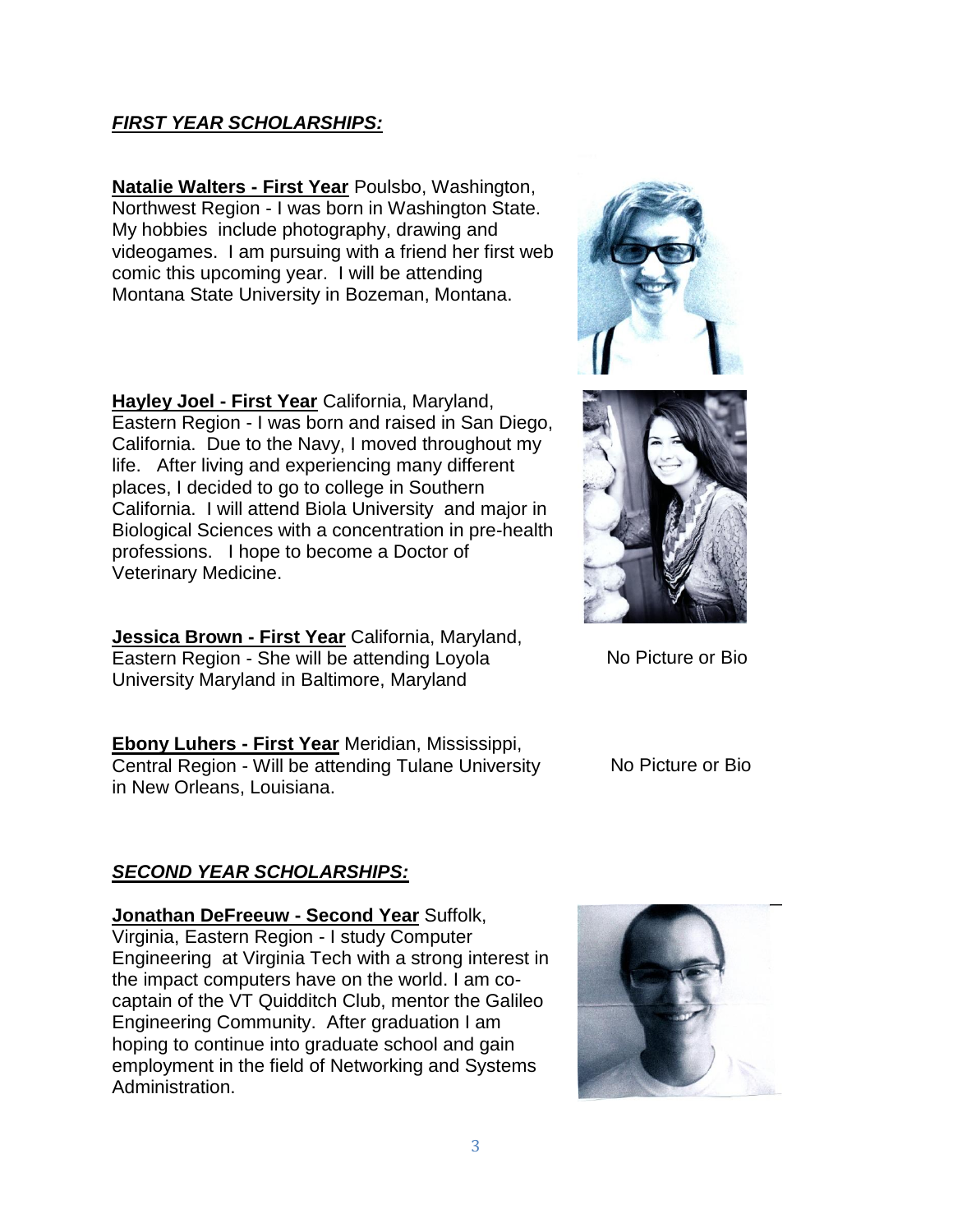**John Bingham - Second Year** Beaufort, South Carolina, Eastern Region - Growing up my parents instilled in me a good work ethic. I joined the Civil Air Patrol where I grew interested in the military which led me to The Citadel. I am a rising sophomore pursuing a degree in Business Administration and a contract into the Army Reserves.

**Mersadiez Ce Leese - Second Year** Stevensville, Montana, Northwest Region - After my dad retired from the Marine Corps, we started up a Ranch so I changed from a city to a country girl. After being homesick, I transferred to the University of Montana in Missoula. I am working 2 different daycares. With a pre-med emphasis and the University being 30 minutes away from home, I hope to have less stress and focus more on my studies.

**Duncan McKeen - Second Year** Virginia Beach, Virginia, Eastern Region - I am attending Cornell University in New York.

## *THIRD YEAR SCHOLARSHIPS:*

**Ashley Thor - Third Year** Stockbridge, Georgia, Eastern Region - I am a Junior at Emmanuel College and hold an on-campus job. I am majoring in premed and hope to attend med school in 2016. My heart is for helping and serving people and becoming a doctor will allow me to fulfill my desires.





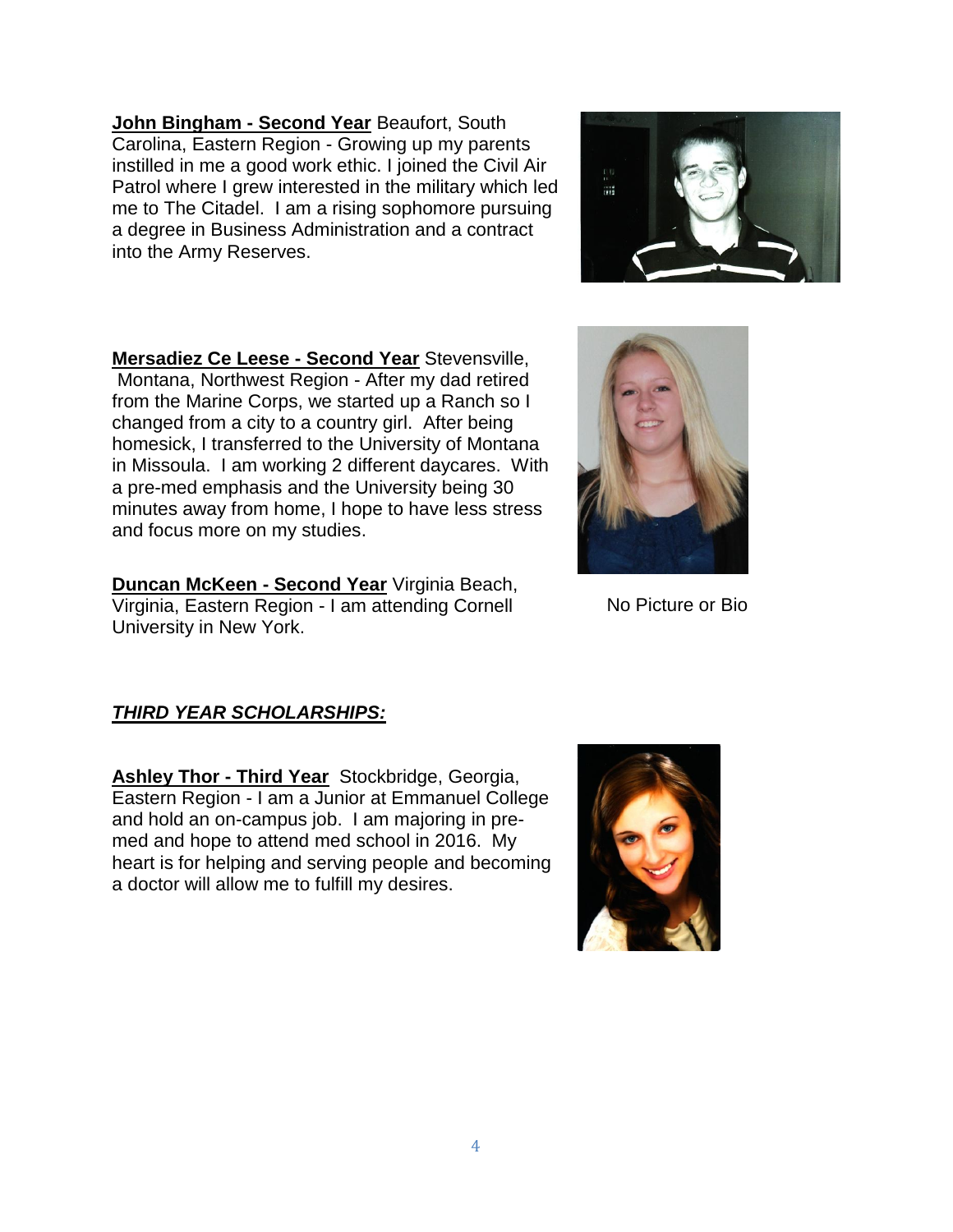**Lauren Papillion - Third Year** Suffolk, Virginia, Eastern Region - I am beginning my Junior Year at Virginia State and majoring in Mass Communications with a minor in Public Relations. Upon graduation, I plan on entering the Coast Guard Officer program. I am a member of a sorority, on the University Band's Dance Team, and volunteer at Girls' Inc and Media Ministry.

**Jasmine Davis - Third Year** San Antonio, Texas, Central Region - I attend Texas State University-San Marcos. Whether it is analyzing why we deviate from the norm to asking a community why they favor a particular brand, speech and human communication is what sets us apart from the animals and experiencing these interactions is something I could pursue for the rest of my life.

**Rebecca King - Third Year** Hammonton, New Jersey, Eastern Region - I am a junior at Ramapo College of New Jersey in Mahwah and studying journalism. I write extensively for the Ramapo News and now editor of the News Section. I just returned from a 5- month study abroad to London where I examined journalism from the perspective of a different country.

# *FOURTH YEAR SCHOLARSHIPS:*

**Corrie Katherine Sober - Fourth Year** Valparaiso, Florida, Eastern Region - I was born in Hawaii and am the oldest of 4 children. I attend Liberty University in Lynchburg, Virginia where I am a Music Major. I play the trumpet for the Band and, I am in the Wind Ensemble. I will be completing my degree in Music Education after a semester of student teaching.



\*\*\*\*\*\*\*\*\*\*\*\*\*\*\*\*\*\*\*\*\*\*\*\*





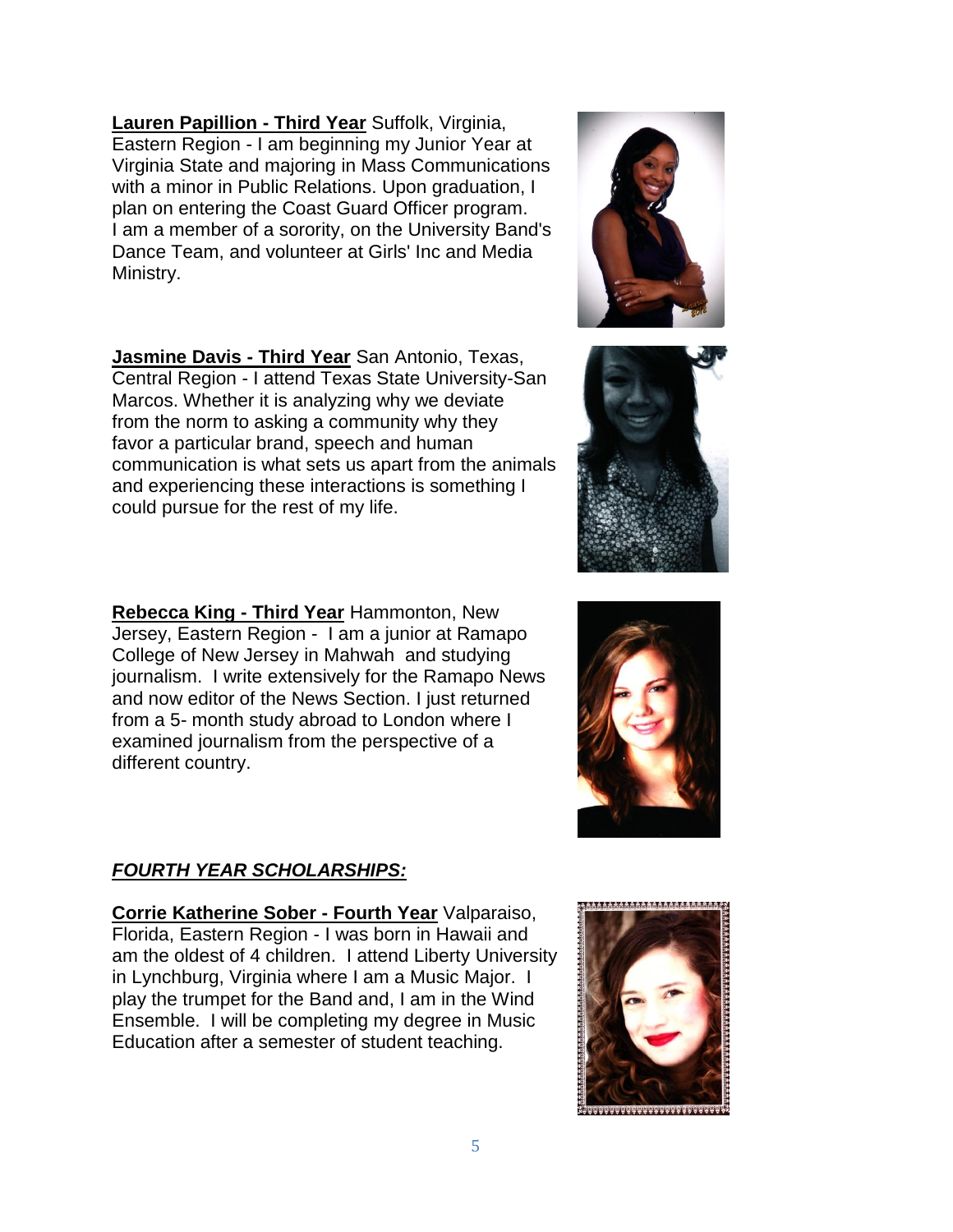**Ethan Berg - Fourth Year** Livermore, California, Southwest Region - I am Biology major at San Diego State University with an emphasis per-med and a minor in Honors Interdisciplinary Studies. After obtaining a degree in Biology, I intend to go to medical school through the utilization of the National Health Service Corps scholarship system. In return I will proudly serve as a member of the US Public Health worker.

#### *UPPERCLASSMEN SCHOLARSHIP*

**Sarah Berg - Upperclassman** Livermore, California, Southwest Region-I am a sophomore at the University of California, Davis.

**Nicole Heyl - Upperclassman** Oriental, North Carolina, Eastern Region - I am a junior at the East Carolina University studying Exercise Physiology. I plan to continue to pursue a Doctorate degree in Physical Therapy. After my father fell off our roof, and became a paraplegic he was told he would never walk again. The moment he took his first step I knew in my heart that I would become a physical therapist.

**Eliza Dizon - Upperclassman** Virginia Beach, Virginia, Eastern Region - I am a junior at Virginia State University.

No Picture or Bio



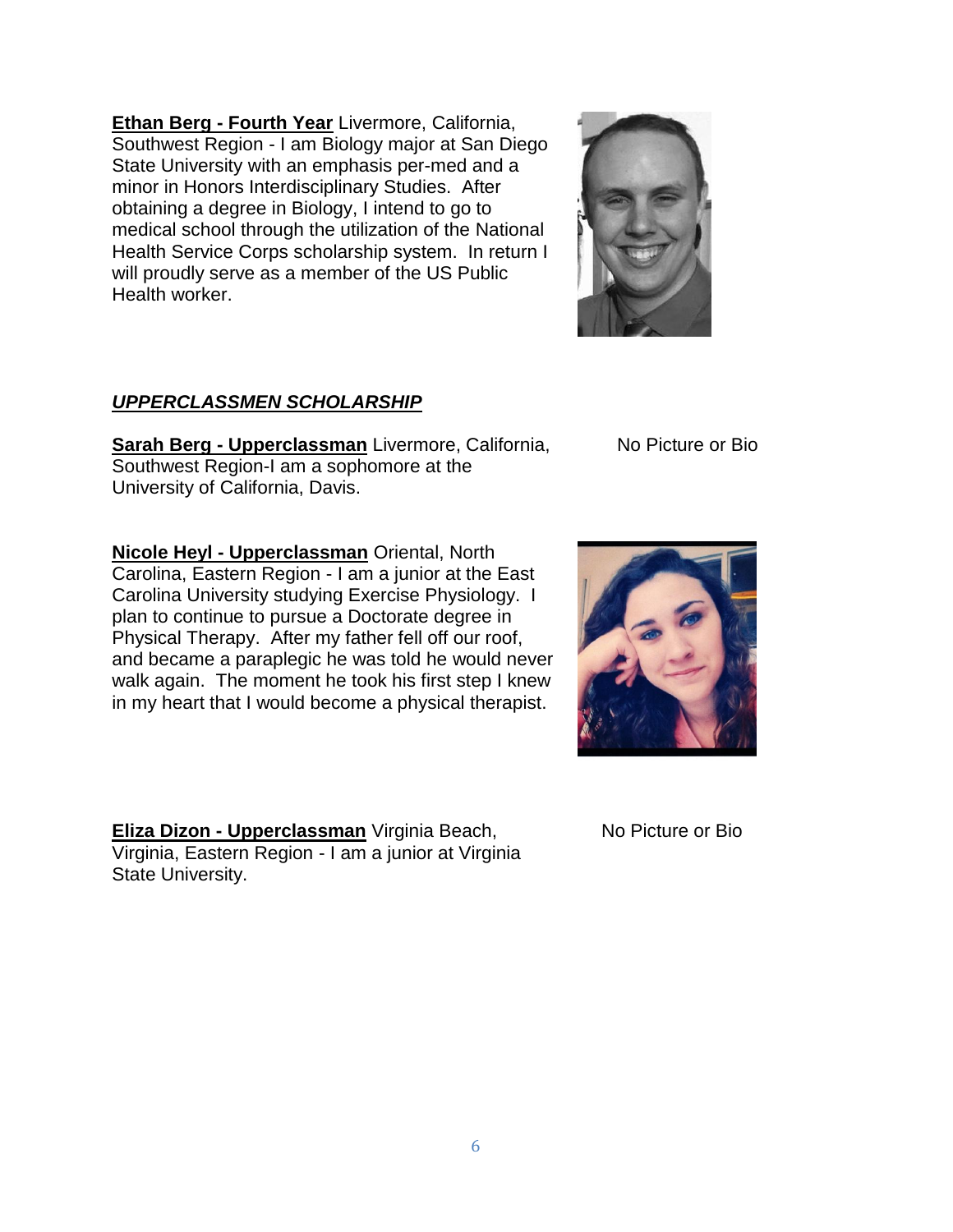**Ashley Mathews - Upperclassman** Maysville, North Carolina, Eastern Region - I am a Junior at East Carolina University where I am pursuing a dual degree in both Art Education and Psychology. I work as a Child Care Program Assistant aboard Camp

Lejeune and have received my CDA Credential in Infants/Toddlers. I am also a volunteer firefighter.

# *VIOLA CROSS SCHOLARSHIPS:*

**Samantha K Gray - Sophomore** Green Gove Springs, Florida, eastern Region - I lived aboard a sailboat my entire life and am "boat-schooled". I earned my Rescue Diver and Master SCUBA Diver certifications. I attend Swarthmore College in Pennsylvania where I combine my studies in linguistics.

**Martisha Owens - Freshman** Silverdale, Washington, Northwest Region - I am attending Michigan State University. In high school I was on the Cross Country Team and was Student Council Treasurer. My goal is to find a career in the medical field. I took a number of AP classes that will transfer and I plan to major in Pre-Medicine.